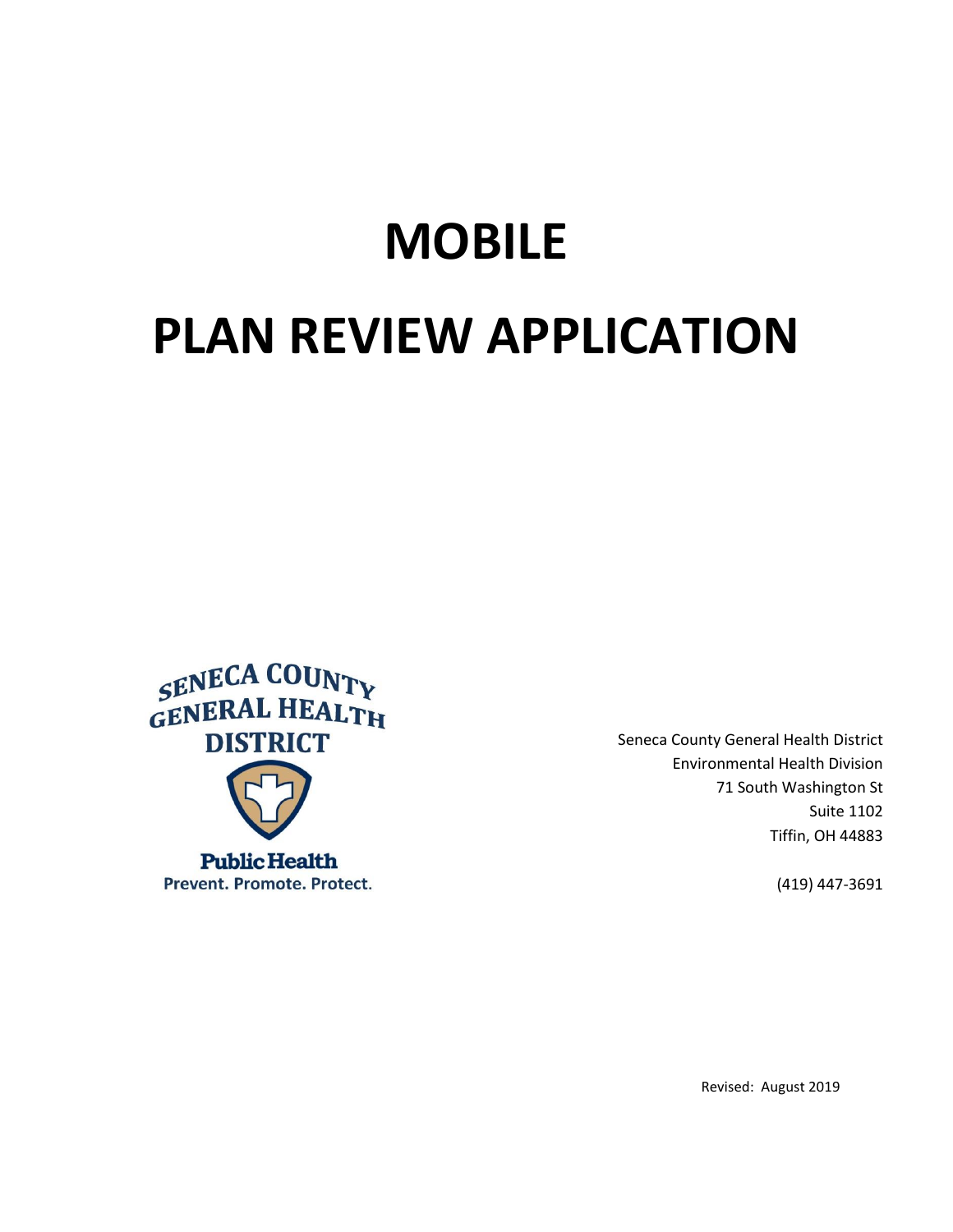| <b>Plan Review Contacts</b> |                           |
|-----------------------------|---------------------------|
|                             |                           |
|                             |                           |
|                             |                           |
|                             |                           |
|                             |                           |
|                             |                           |
| <b>Mobile Type</b>          | Internal use only:        |
| Concession trailer/truck    | Date received: __________ |

 $\square$  Knockdown concession

 $\square$  Ice cream truck

 $\Box$  Pushcart  $\Box$  Pushcart  $\Box$  RFE/FSO:  $\Box$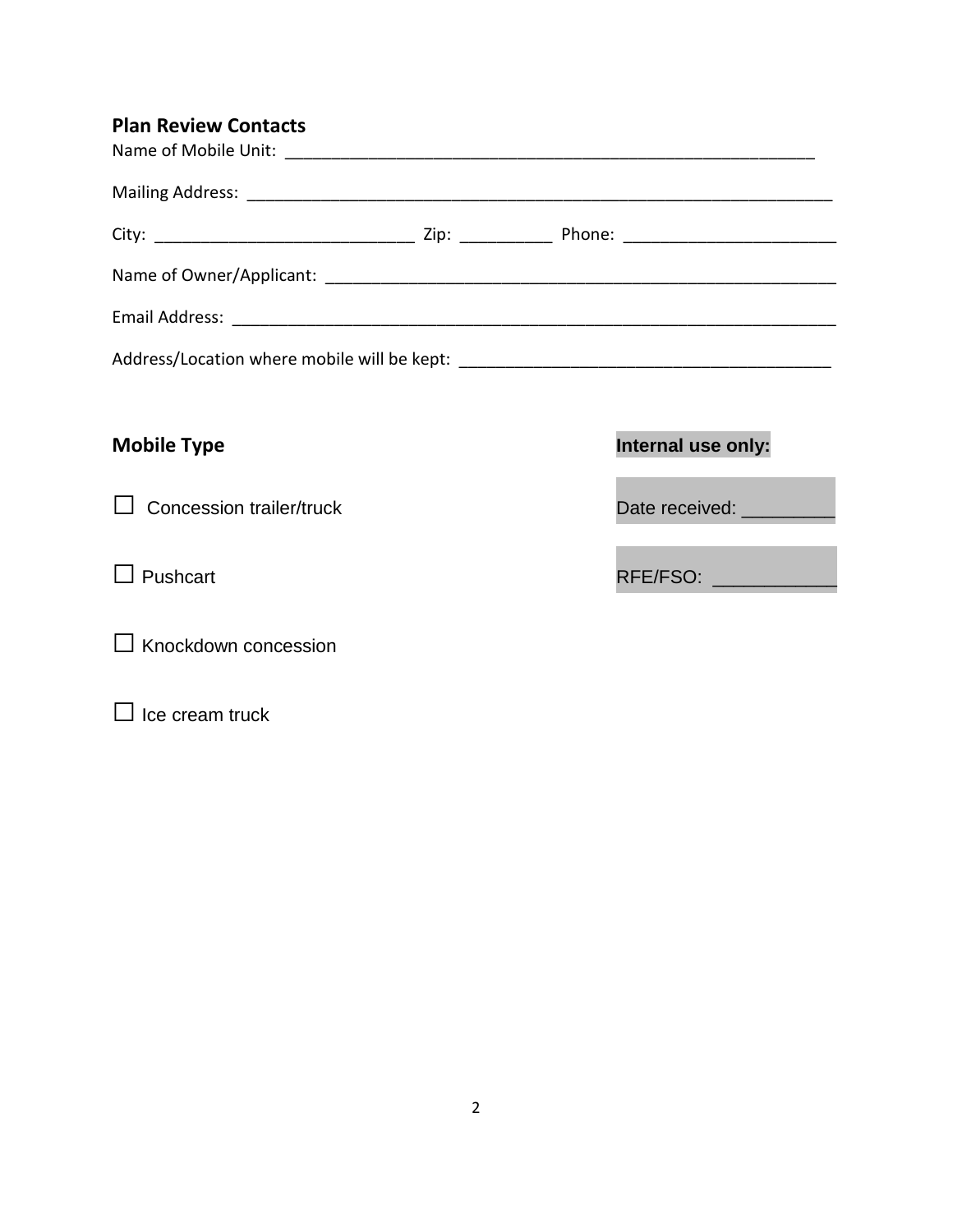**TCS food (time/temperature controlled for safety food) –** a food that requires time/temperature control for safety to limit pathogenic microorganism growth or toxin formation. (Any food that needs to be kept at a minimum hot or cold temperature.)

## **Food Prep Review (Please answer all questions)**

| <b>Thawing Method</b>                  | <b>Check if Applies</b> |
|----------------------------------------|-------------------------|
| <b>Under Refrigeration</b>             |                         |
| Cook from frozen                       |                         |
| No thawing required for any menu items |                         |

**How will TCS foods be thawed?** (Check all that apply)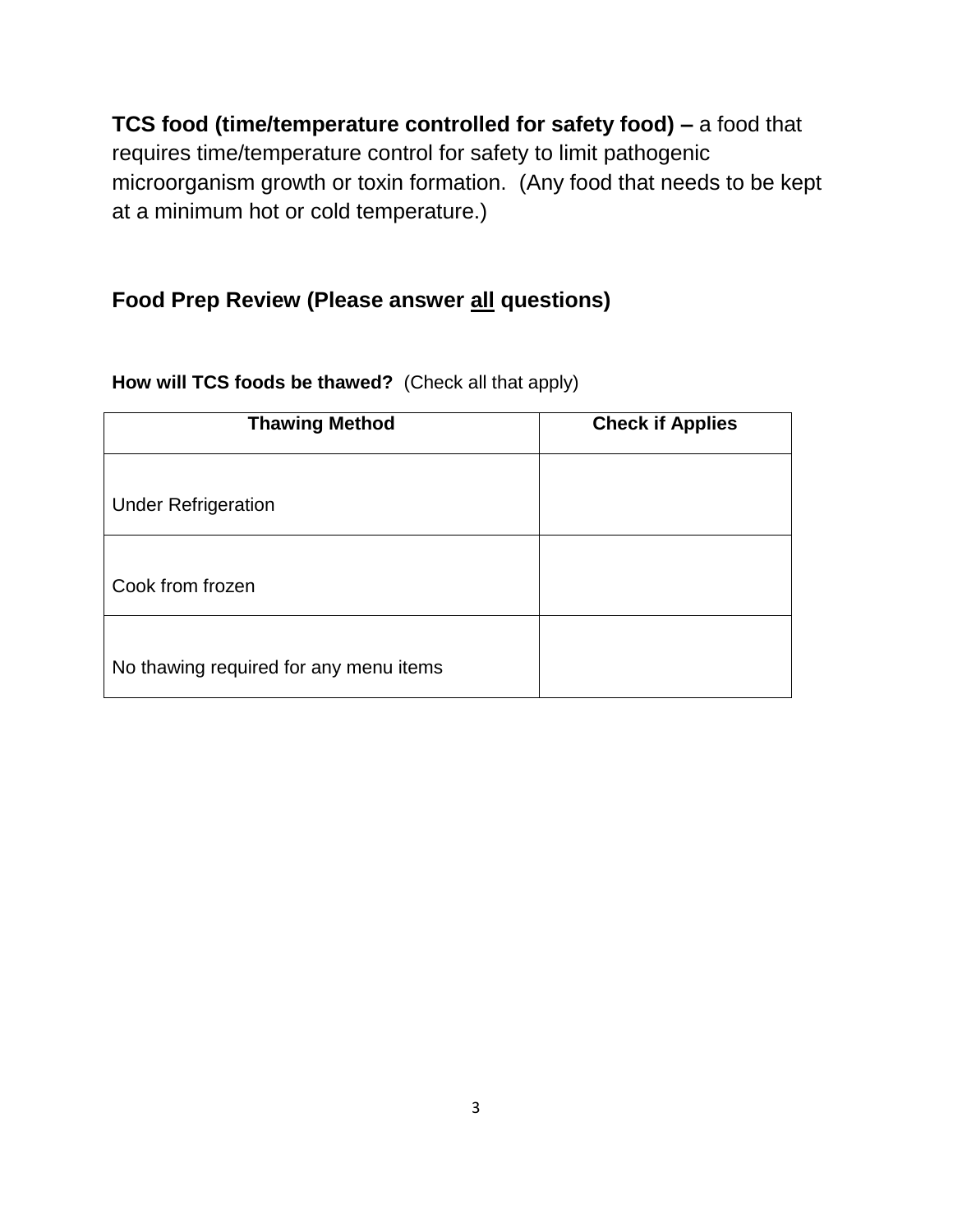## **Cooking TCS food**

List all cooking equipment and check all applicable boxes. Use additional paper if needed.

|                       |            |             | <b>NSF approved or</b> |            |
|-----------------------|------------|-------------|------------------------|------------|
| <b>Equipment Name</b> | <b>New</b> | <b>Used</b> |                        | equivalent |
|                       |            |             | Y                      | N          |
|                       |            |             | Y                      | N          |
|                       |            |             | Y                      | N          |
|                       |            |             | Y                      | N          |
|                       |            |             | Y                      | N          |
|                       |            |             | Y                      | N          |
|                       |            |             | Y                      | N          |

1. Cooking of raw meats, eggs, poultry and seafood is required to destroy certain disease causing microorganisms. Will this mobile unit be cooking any of these products?

□ Yes □ No

2. Temperature measuring devices are required to ensure that foods are cooked, cooled, reheated, held and stored at proper temperatures. Temperature measuring devices must be designed to accurately read temperatures in all food products (including thin products such as hamburgers and lunch meat). What type of thermometers will be used in your facility? (i.e. digital, stem, thermocouple, etc.). If thin foods are served (hamburgers, sausage patties, fish fillets, eggs, etc.), then a digital, thin tip thermometer is required.

\_\_\_\_\_\_\_\_\_\_\_\_\_\_\_\_\_\_\_\_\_\_\_\_\_\_\_\_\_\_\_\_\_\_\_\_\_\_\_\_\_\_\_\_\_\_\_\_\_\_\_\_\_\_\_\_\_\_\_\_\_\_\_\_\_\_\_\_\_\_ \_\_\_\_\_\_\_\_\_\_\_\_\_\_\_\_\_\_\_\_\_\_\_\_\_\_\_\_\_\_\_\_\_\_\_\_\_\_\_\_\_\_\_\_\_\_\_\_\_\_\_\_\_\_\_\_\_\_\_\_\_\_\_\_\_\_\_\_\_\_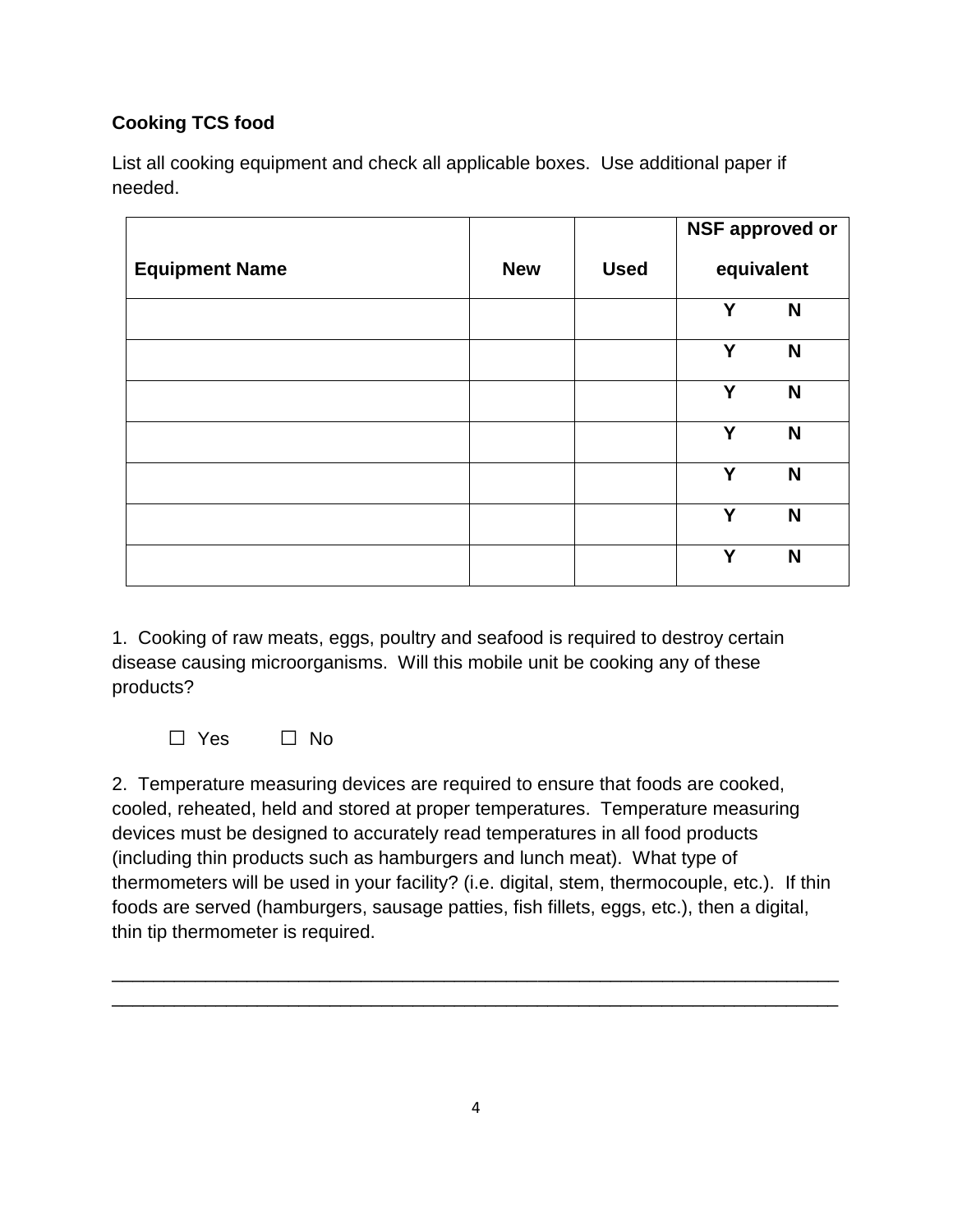### **Hot holding of TCS food**

List all hot holding equipment and check all applicable boxes. Use additional paper if needed. All TCS food must be held at a temperature of 135° F or higher, after it has been cooked to the proper internal temperature.

|                       |            |             | <b>NSF approved or</b> |   |
|-----------------------|------------|-------------|------------------------|---|
| <b>Equipment Name</b> | <b>New</b> | <b>Used</b> | equivalent             |   |
|                       |            |             | Y                      | N |
|                       |            |             | Y                      | N |
|                       |            |             | Y                      | N |
|                       |            |             | Y                      | N |
|                       |            |             | Υ                      | N |
|                       |            |             | v                      | N |

### **Cold holding of TCS food**

List all cold holding equipment and check all applicable boxes. Use additional paper if needed. All TCS food must be held at an internal temperature of 41° F or lower.

|                       |            |             | <b>NSF approved or</b> |
|-----------------------|------------|-------------|------------------------|
| <b>Equipment Name</b> | <b>New</b> | <b>Used</b> | equivalent             |
|                       |            |             | Y<br>N                 |
|                       |            |             | Y<br>N                 |
|                       |            |             | Υ<br>N                 |
|                       |            |             | Y<br>N                 |
|                       |            |             | Y<br>N                 |
|                       |            |             | Υ<br>N                 |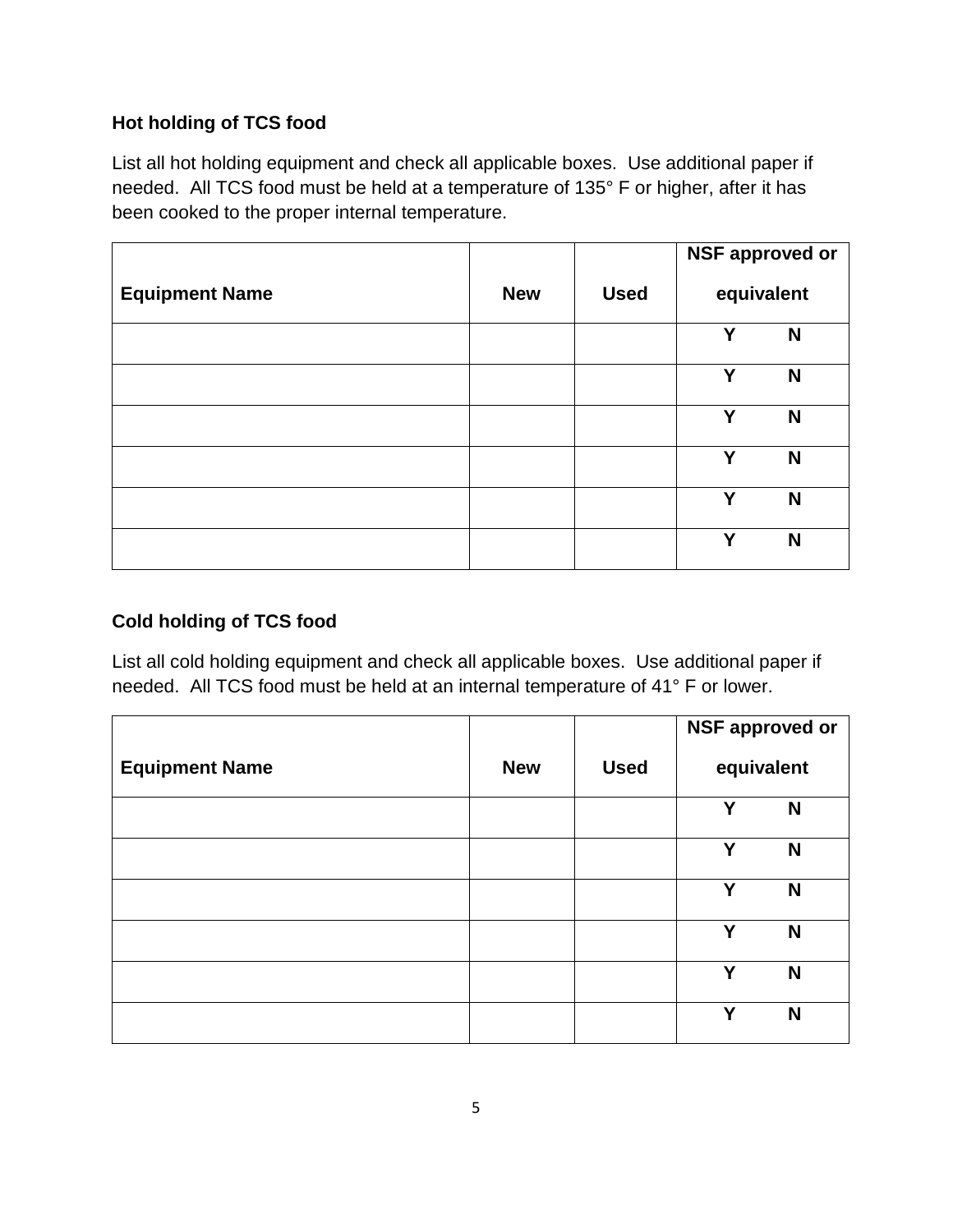## **General Information:**

1. How will employees avoid bare-hand contact with ready-to-eat foods? Check all that apply:

| Disposable gloves                                                | Utensils with a handle                                                                                             |
|------------------------------------------------------------------|--------------------------------------------------------------------------------------------------------------------|
| Deli tissue                                                      |                                                                                                                    |
| with cooked/ready-to-eat foods?                                  | 2. Will raw meats, poultry and seafood be stored in the same refrigerators and freezers<br>$\Box$ Yes<br>$\Box$ No |
|                                                                  | If yes, how will cross-contamination be prevented? _____________________________                                   |
|                                                                  | 3. Check the appropriate box for the type of sanitizer that will be used in your facility.                         |
|                                                                  | Chlorine (regular bleach) $\square$ Quaternary ammonium<br>$\Box$ Iodine                                           |
| 4. Are the corresponding test strips provided for the sanitizer? | $\Box$ Yes<br>$\Box$ No                                                                                            |
|                                                                  | 5. Is adequate and approved freezer and refrigeration available to store frozen foods                              |
| frozen, and refrigerated foods at 41° F and below?               | $\Box$ Yes<br>$\Box$ No                                                                                            |
| Number of refrigeration units: _____                             |                                                                                                                    |
| Number of freezer units: _____                                   |                                                                                                                    |
| 6. Does each refrigerator/freezer have a thermometer?            | $\Box$ Yes<br>No                                                                                                   |
| 7. Are all food supplies from approved sources?                  | Yes<br>No.                                                                                                         |
|                                                                  |                                                                                                                    |
|                                                                  |                                                                                                                    |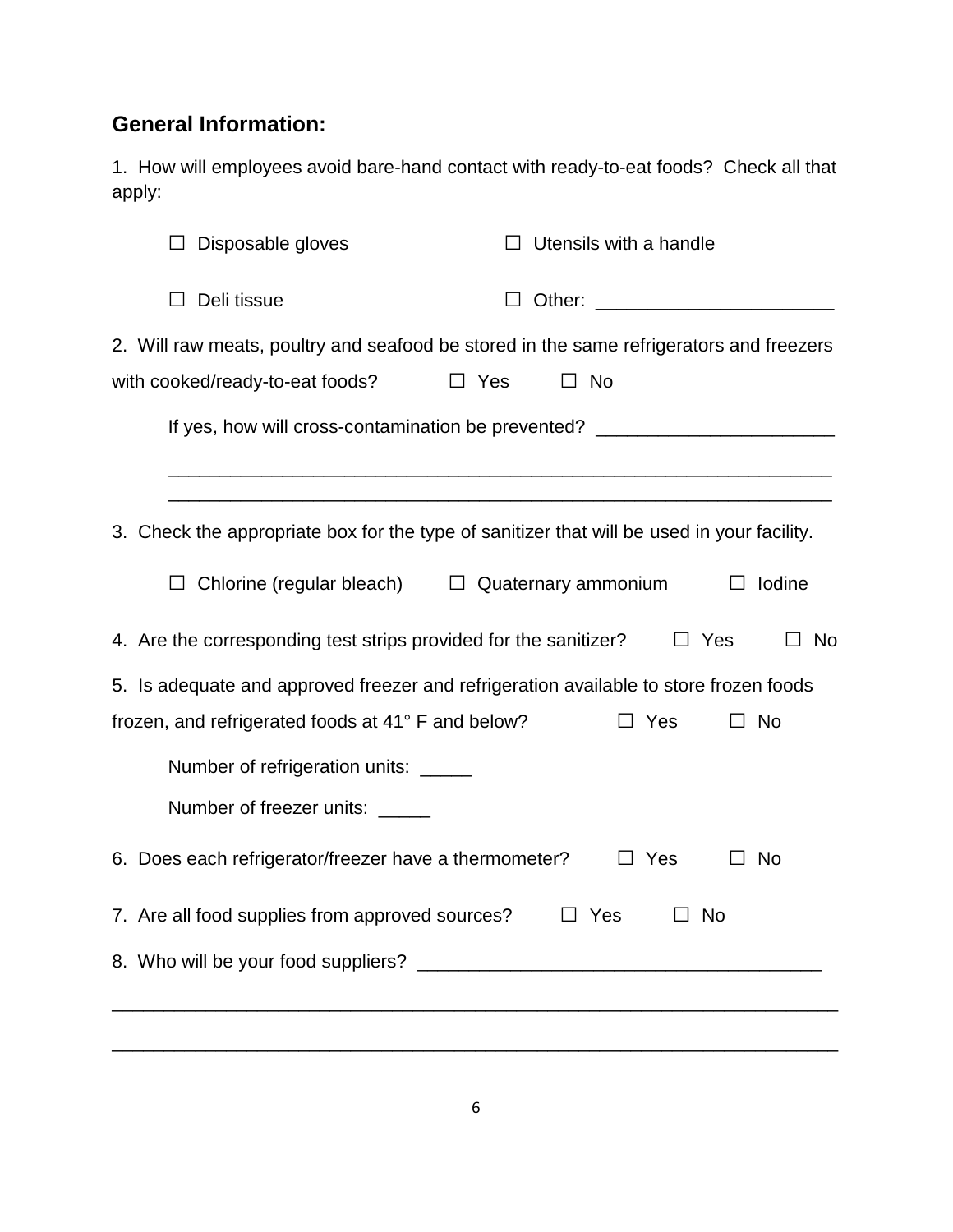| 9. How will dry goods and food be stored off of the floor? _____________________                                                                                                |
|---------------------------------------------------------------------------------------------------------------------------------------------------------------------------------|
| 10. All food containers, if not in their original packaging or container, must be food-<br>grade approved. Trash bags, garbage cans, or household plastic storage totes are not |
| acceptable. Are all food containers food-grade acceptable? $\Box$ Yes<br>$\Box$ No                                                                                              |
|                                                                                                                                                                                 |
| 12. Are all toxics on the premise stored away from food preparation and storage areas?                                                                                          |
| $\Box$ Yes<br>$\Box$ No                                                                                                                                                         |
| 13. Are all containers of toxics including sanitizing spray bottles clearly labeled?                                                                                            |
| $\Box$ Yes<br>$\Box$ No                                                                                                                                                         |
| 14. Indicate all areas where exhaust hoods/ventilation systems are installed: _____                                                                                             |
| 15. How is each listed ventilation hood system cleaned? ________________________                                                                                                |
| 16. Does your mobile have a stock trailer also?                                                                                                                                 |
| $\Box$ Yes<br>$\Box$ No                                                                                                                                                         |
| If yes, this also must meet all requirements.                                                                                                                                   |
| 17. What color is the outside of the mobile unit? ______________________________                                                                                                |
| <b>Water supply</b>                                                                                                                                                             |
| 1. Where will you get your water supply from? __________________________________                                                                                                |
|                                                                                                                                                                                 |
| 2. Does the mobile have a fresh water holding tank?<br>Yes<br>_ No                                                                                                              |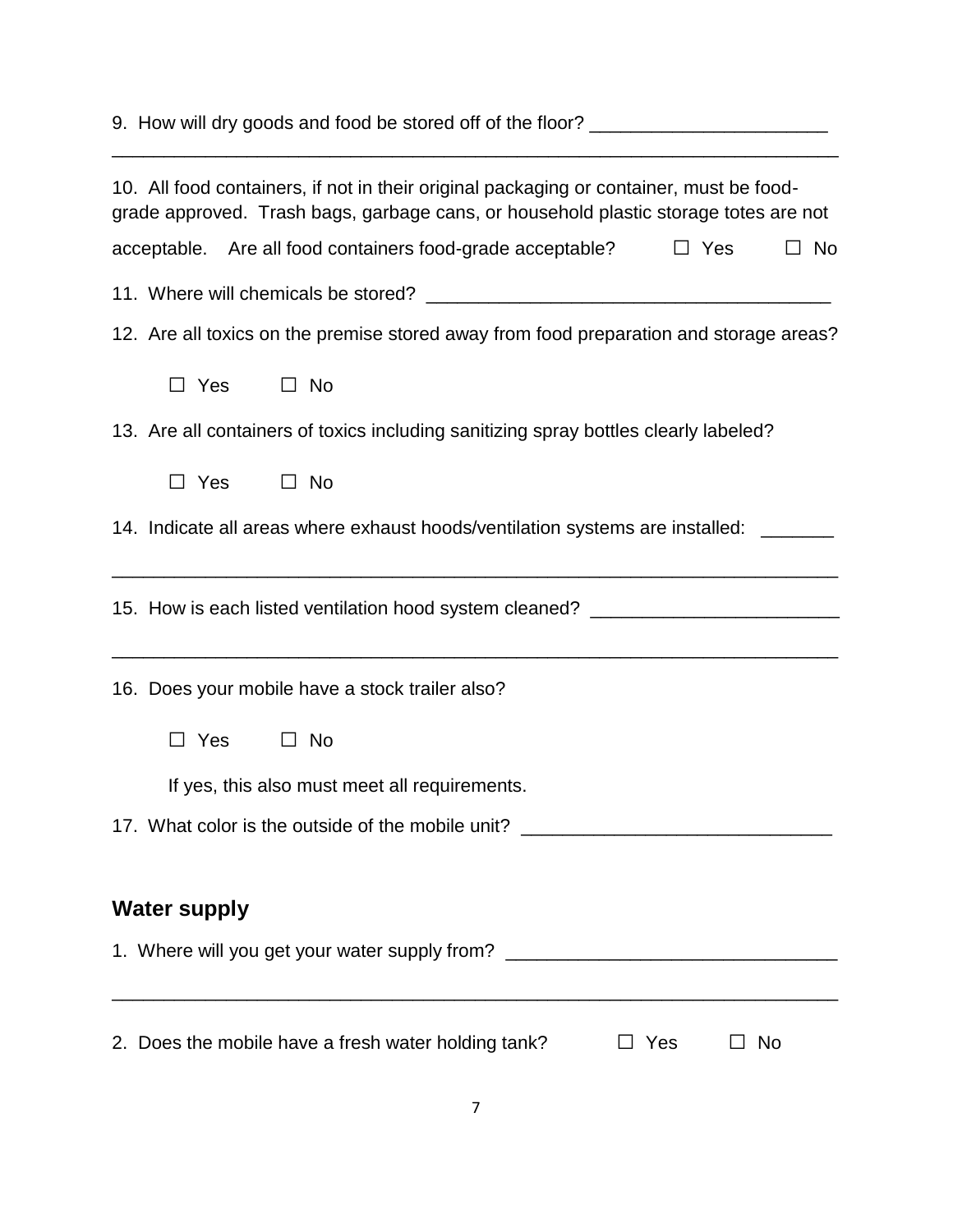| 3. What is the capacity of the fresh water tank? _______________________________                   |
|----------------------------------------------------------------------------------------------------|
| 4. Where is the location of the fresh water tank? ______________________________                   |
| 5. Will you hook up with a hose for fresh water supply? $\Box$ Yes<br>$\Box$ No                    |
| 6. Is an ASSE #1012 or ASSE #1024 backflow preventor on the water supply line?                     |
| $\Box$ Yes<br>$\Box$ No                                                                            |
|                                                                                                    |
| 7. Is a food-grade water supply hose provided and is it of adequate length?                        |
| $\Box$ Yes $\Box$ No                                                                               |
| 8. What type of hot water heater will be used? _________________________________                   |
| 9. Where is the location of the hot water heater? ______________________________                   |
| 10. What is the capacity of the hot water heater? ______________________________                   |
| 11. Is this sufficient to meet the needs of your mobile? $\Box$ Yes<br>$\Box$ No                   |
| Hot water for hand washing must reach a minimum of 100° F.                                         |
|                                                                                                    |
| <b>Dishwashing Facilities</b>                                                                      |
| 1. Is there a 3-bin sink in the mobile unit to wash/rinse/sanitize equipment and utensils          |
| (separate from the handwashing sink)?<br>$\Box$ Yes<br>No                                          |
| 2. All dishes, utensils, and equipment are required to air dry. Where will these items air<br>dry? |

3. The largest item or piece of equipment that must be washed and sanitized must be able to fit in your 3-compartment sink. Is your 3-compartment sink capable of this?

\_\_\_\_\_\_\_\_\_\_\_\_\_\_\_\_\_\_\_\_\_\_\_\_\_\_\_\_\_\_\_\_\_\_\_\_\_\_\_\_\_\_\_\_\_\_\_\_\_\_\_\_\_\_\_\_\_\_\_\_\_\_\_\_\_\_\_\_\_\_

□ Yes □ No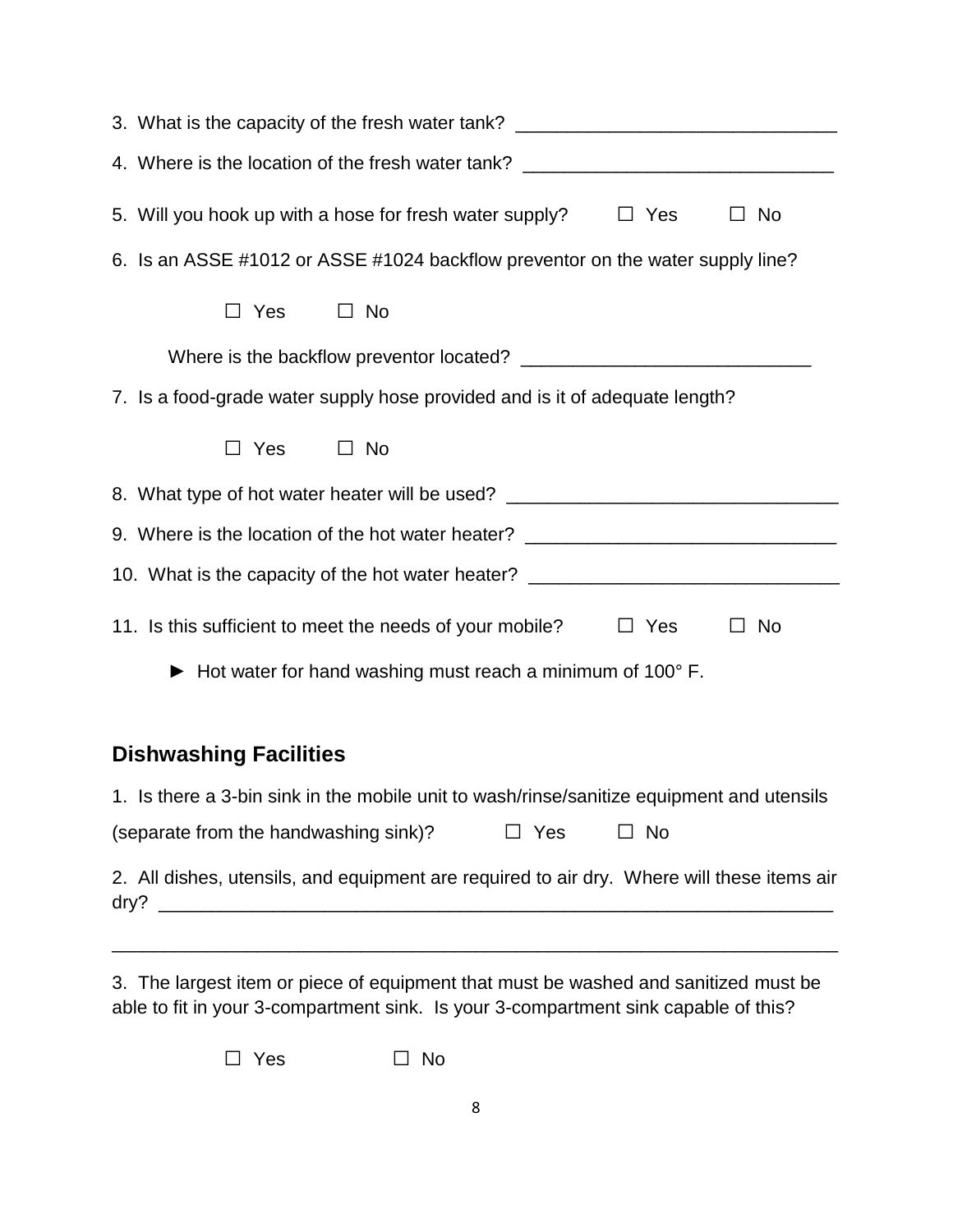4. What type of sanitizer is used?

| Chlorine           |  |
|--------------------|--|
| Iodine             |  |
| Quaternary ammonia |  |

5. Are test papers and/or kits available for checking sanitizer concentration?

| $\Box$ Yes |  | $\Box$ No |
|------------|--|-----------|
|            |  |           |

# **Employee Health**

| There are certain infectious diseases that require a food employee to be either excluded<br>or restricted from working in a food service area. There are also certain symptoms that<br>would require a food employee to be unable to work. Do you have a written policy for |           |
|-----------------------------------------------------------------------------------------------------------------------------------------------------------------------------------------------------------------------------------------------------------------------------|-----------|
| employees that explains this and what their requirements are?<br>$\Box$ Yes                                                                                                                                                                                                 | No        |
|                                                                                                                                                                                                                                                                             |           |
| <b>Hand washing</b>                                                                                                                                                                                                                                                         |           |
| 1. Is there a handwashing sink in the mobile unit (separate from the 3-bin sink)?<br>$\Box$ Yes<br>$\Box$ No                                                                                                                                                                |           |
| 2. Is hand cleanser available at each hand washing sink?<br>Yes<br><b>No</b><br>$\perp$                                                                                                                                                                                     |           |
| 3. Are hand drying facilities available at each hand washing sink?<br>$\Box$ Yes                                                                                                                                                                                            | No        |
| 4. Is hot and cold running water under pressure available at each hand washing sink?                                                                                                                                                                                        |           |
| $\Box$ Yes<br>No                                                                                                                                                                                                                                                            |           |
| 5. Are hand washing signs posted at each hand washing sink?<br>□ Yes                                                                                                                                                                                                        | <b>No</b> |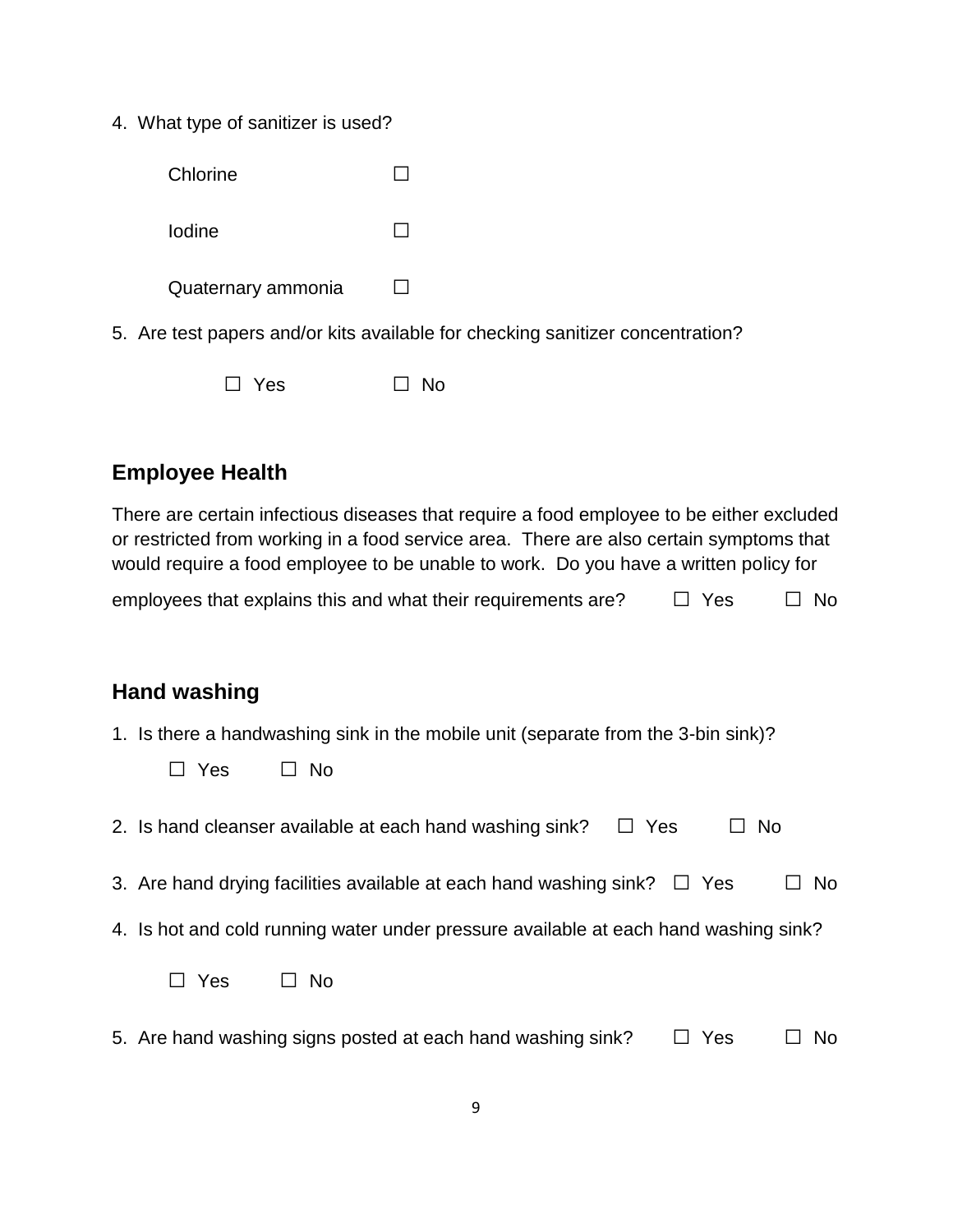## **Finish schedule**

Applicant must indicate which materials (quarry tile, stainless steel, 4" plastic coved molding, etc.) will be used in the following areas.

| <b>FLOOR</b> | <b>COVING</b> | <b>WALLS</b> | <b>CEILING</b> |
|--------------|---------------|--------------|----------------|
|              |               |              |                |
|              |               |              |                |
|              |               |              |                |

## **Sewage/trash disposal**

1. How is wastewater/sewage disposed of? \_\_\_\_\_\_\_\_\_\_\_\_\_\_\_\_\_\_\_\_\_\_\_\_\_\_\_\_\_\_\_\_\_

2. What is the capacity of the wastewater tank (tank to hold dirty/used water)? \_\_\_\_\_\_

\_\_\_\_\_\_\_\_\_\_\_\_\_\_\_\_\_\_\_\_\_\_\_\_\_\_\_\_\_\_\_\_\_\_\_\_\_\_\_\_\_\_\_\_\_\_\_\_\_\_\_\_\_\_\_\_\_\_\_\_\_\_\_\_\_\_\_\_\_\_

3. Where is the location of the wastewater tank? \_\_\_\_\_\_\_\_\_\_\_\_\_\_\_\_\_\_\_\_\_\_\_\_\_\_\_\_\_\_\_

\_\_\_\_\_\_\_\_\_\_\_\_\_\_\_\_\_\_\_\_\_\_\_\_\_\_\_\_\_\_\_\_\_\_\_\_\_\_\_\_\_\_\_\_\_\_\_\_\_\_\_\_\_\_\_\_\_\_\_\_\_\_\_\_\_\_\_\_\_\_

4. How is trash/solid waste disposed of? \_\_\_\_\_\_\_\_\_\_\_\_\_\_\_\_\_\_\_\_\_\_\_\_\_\_\_\_\_\_\_\_\_\_\_\_

\_\_\_\_\_\_\_\_\_\_\_\_\_\_\_\_\_\_\_\_\_\_\_\_\_\_\_\_\_\_\_\_\_\_\_\_\_\_\_\_\_\_\_\_\_\_\_\_\_\_\_\_\_\_\_\_\_\_\_\_\_\_\_\_\_\_\_\_\_\_

**I hereby certify that the included information is correct, and I fully understand that any deviation from the above without prior permission from the Seneca County General Health District may nullify final approval. I understand that incomplete plans may delay the plan approval process.**

| Signature of owner/representative: |       |  |
|------------------------------------|-------|--|
|                                    | Date: |  |
| Please print name and title:       |       |  |
|                                    |       |  |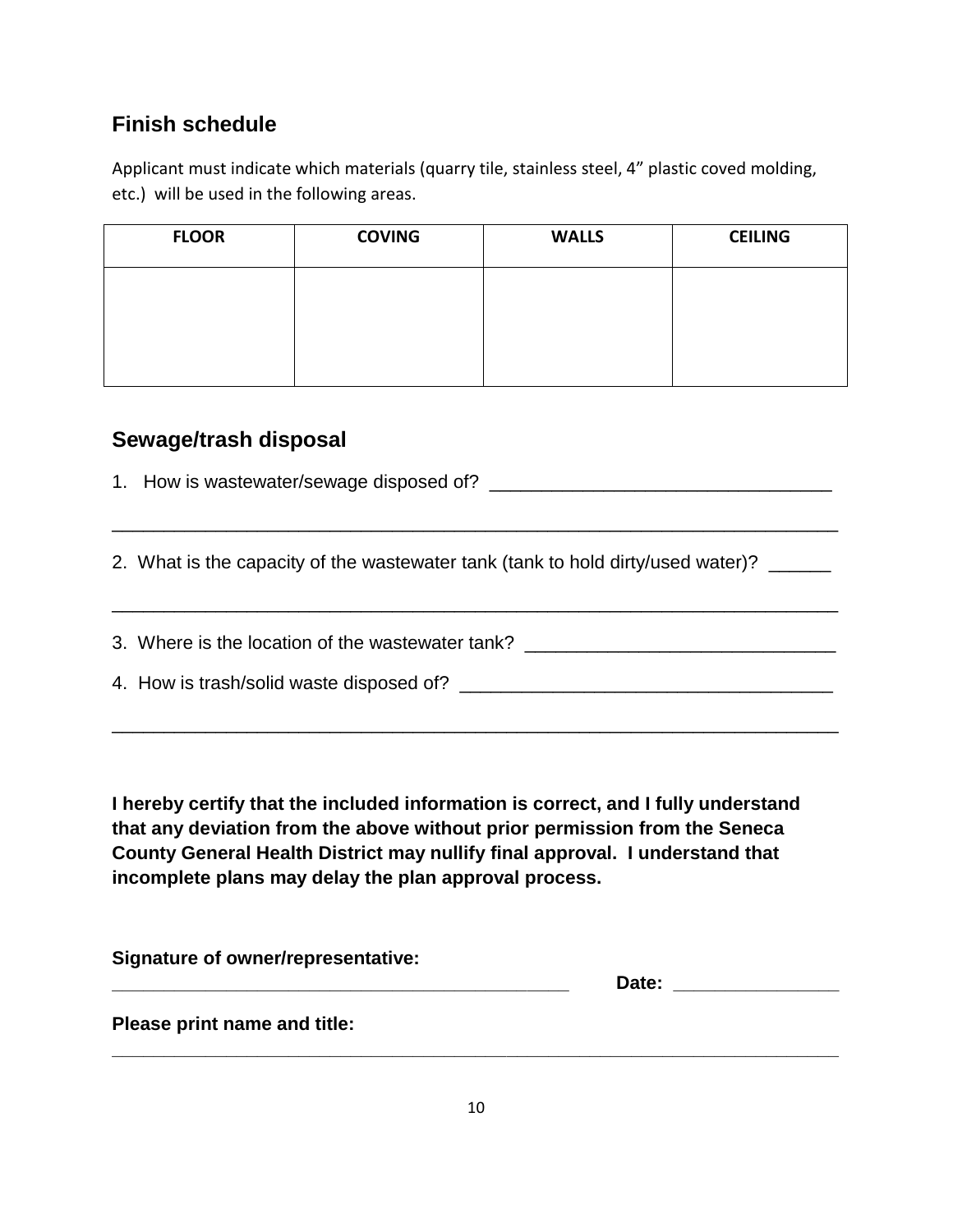# **EQUIPMENT LIST**

Please provide the following information for all equipment you will provide in your mobile unit. If you need more space, please use the back of this sheet or additional paper. Information or specification sheets on equipment may also be provided.

| <b>MANUFACTURER</b>            | <b>MODEL</b>  | <b>DESCRIPTION/</b> | <b>NEW</b> | <b>USED</b> | <b>OFFICE USE:</b> |
|--------------------------------|---------------|---------------------|------------|-------------|--------------------|
|                                | <b>NUMBER</b> | <b>EQUIPMENT</b>    |            |             | <b>APP/DISAPP</b>  |
|                                | GDM-7         | Reach-in-cooler     |            | $\pmb{X}$   |                    |
| Example: True<br>Manufacturing |               |                     |            |             |                    |
|                                |               |                     |            |             |                    |
|                                |               |                     |            |             |                    |
|                                |               |                     |            |             |                    |
|                                |               |                     |            |             |                    |
|                                |               |                     |            |             |                    |
|                                |               |                     |            |             |                    |
|                                |               |                     |            |             |                    |
|                                |               |                     |            |             |                    |
|                                |               |                     |            |             |                    |
|                                |               |                     |            |             |                    |
|                                |               |                     |            |             |                    |
|                                |               |                     |            |             |                    |
|                                |               |                     |            |             |                    |
|                                |               |                     |            |             |                    |
|                                |               |                     |            |             |                    |
|                                |               |                     |            |             |                    |
|                                |               |                     |            |             |                    |